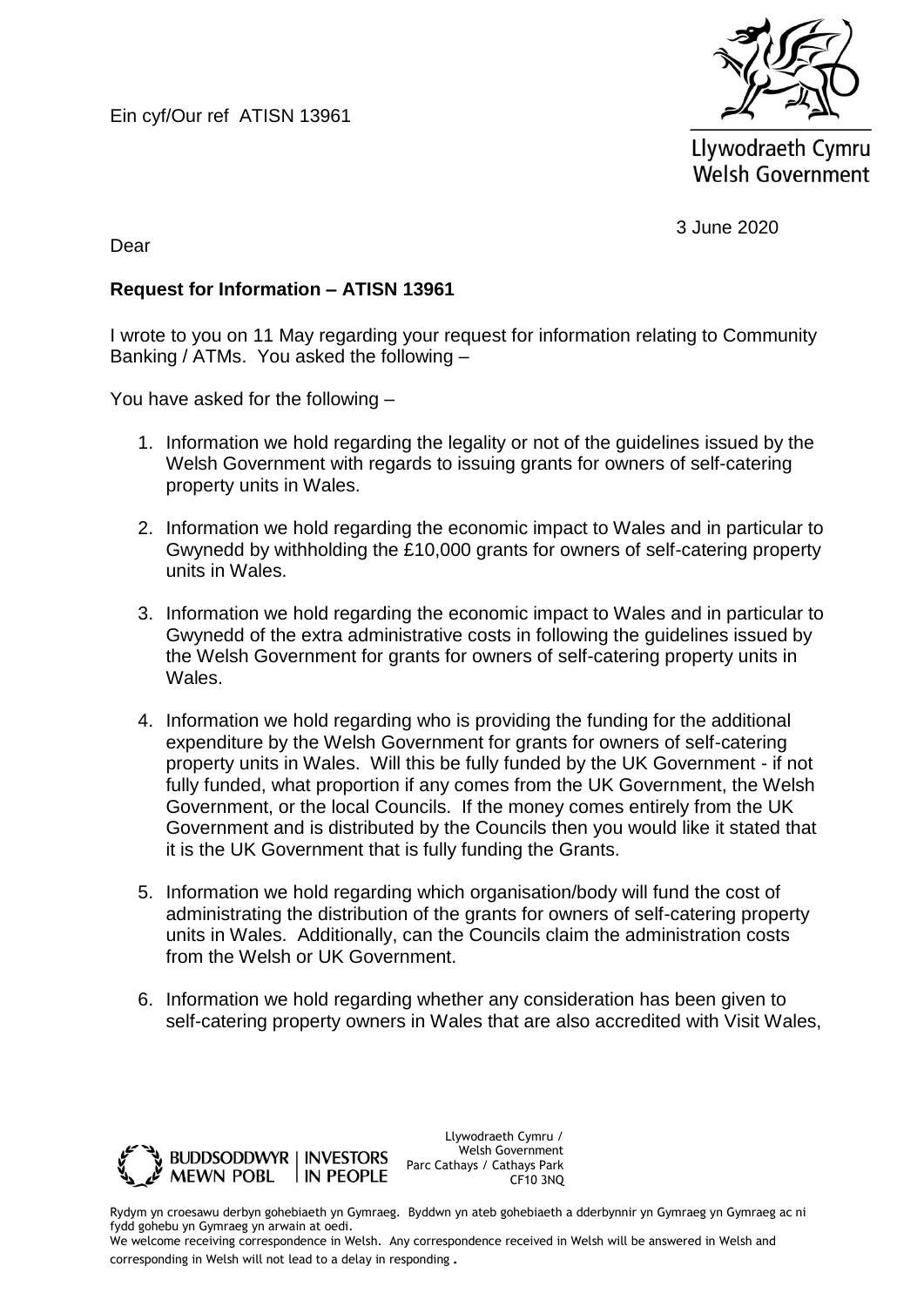considered eligible for the grants for owners of self-catering property units in Wales - whether they are on business rates or not.

7. Information we hold regarding whether any consideration has been given to self-catering property owners in Wales that are also accredited with Visit Wales, being given refunds for the Visit Wales inspection costs or if they will be given free inspections in the future.

I can confirm that we hold some information in relation to your request which can be seen below.

- 1. Welsh Government officials have received legal advice on the revised guidance and specifically in relation to alterations on self-catering businesses therefore this information is considered exempt under Section 42 legal professional privilege, of the Freedom of Information Act 2000. Full reasoning for applying this exemption is given at Annex A.
- 2. No such information on economic impact is held.
- 3. No such information on economic impact is held.
- 4. The budget for the Covid-19 non-domestic rates (NDR) grants was a Barnett formula consequential which came from UK Treasury to Welsh Ministers. Welsh Ministers decided to use the funding to administer a grant scheme in Wales. The grants are being administered in Wales by local authorities.
- 5. The Covid -19 NDR grants in Wales are administered by local authorities. The costs of administering the grant payments are being met by local authorities from within their existing budgets.
- 6. No such information is held. Visit Wales accreditation does not form part of the eligibility criteria for grant.
- 7. No such information is held.

If you are dissatisfied with the Welsh Government's handling of your request, you can ask for an internal review within 40 working days of the date of this response. Requests for an internal review should be addressed to the Welsh Government's Freedom of Information Officer at:

Information Rights Unit, Welsh Government, Cathays Park, Cardiff, CF10 3NQ or Email: [Freedom.ofinformation@gov.wales.](mailto:Freedom.ofinformation@gov.wales) Please remember to quote the ATISN reference number above.

You also have the right to complain to the Information Commissioner. The Information Commissioner can be contacted at:

Information Commissioner's Office, Wycliffe House, Water Lane, Wilmslow, Cheshire, SK9 5AF. However, please note that the Commissioner will not normally investigate a complaint until it has been through our own internal review process.

Yours sincerely